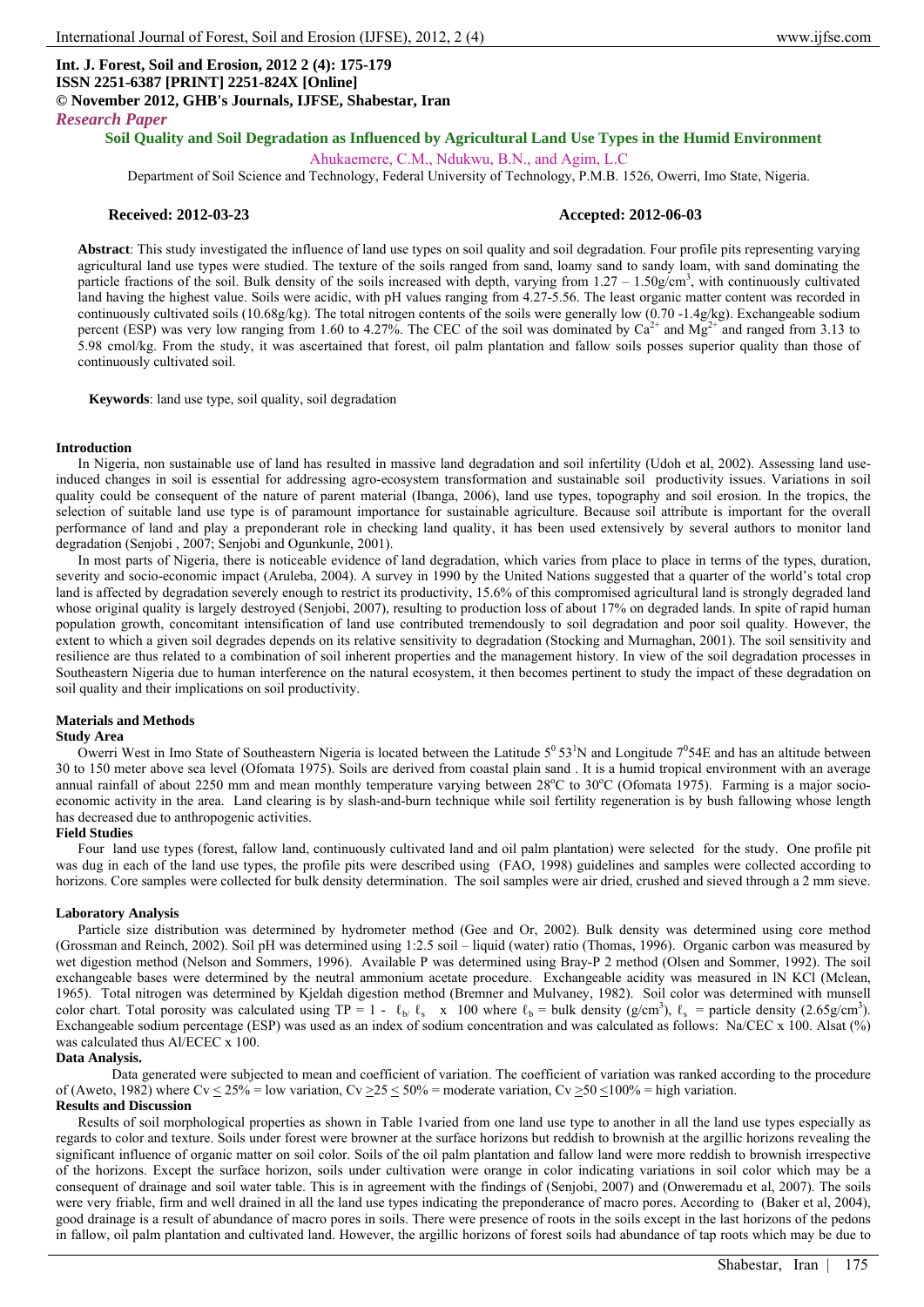the presence of perennial plants, an important attribute of forest. The oil palm plantation consisted more of oil palm roots which is peculiar to the land use type. Generally, the variability could be due to landscape position and land use type. This is in confirmation with the report of Ndukwu et al, 2009 and Akamigbo, 1999 that land use types alter soil properties which influence the overall performance of soil.

The texture of the soils ranged from sand, loamy sand to sandy loam (Table 2). The soil texture reflected the nature of the parent material from which the soils where developed and the drainage pattern of the area. Sandiness of the soils suggest low CEC, high infiltration rate and observable low moisture content of the soils which may result to moisture stress. In addition to the above, this scenario encourages rapid leaching of nutrient from the soils beyond the rooting zones of the planted crops - a critical situation that threatens food security. However, the coarse nature of the studied soils can in turn encourage soil erodibility on exposure to high rainfall through reduced fallow period and the conversion of forest to cultivated land, leading to soil degradation. Soil degradation as a result of erosion can be checked to the barest minimal level through appropriate land use practices which are not only environmental friendly and acceptable by the land users, but which also ensure the maintenance and continuous vegetative cover over the soil surface. The clay fraction of the soils increased with depth in all the soils. Low clay content of the surface horizons could be due to sorting of soil materials by biological and /or agricultural activities, clay migration or surface erosion by runoff or combination of these (Malgwi, 2000; Ojanuga, 1975). Chikezie et al, 2009 and Idoga and Azagaku, 2005 reviewed that increased in clay content of soil with depth may be the consequence of eluviations - illuviation processes as well as contributions of the underlying geology through weathering. The silt-clay ratio (Table 2) reflects the weathering stage of parent material (Mbagwu, 1985). Continuously cultivated land had the least silt-clay ratio (0.29%) indicating the advanced stage of weathering. On the other hand, soils under fallow had high silt-clay ratio followed by those of the forest indicating that these soils are still undergoing some weathering processes. The high silt-clay ratio observed in the surface horizons of forest and fallow land may be attributed to the deposition of plant materials (litter) which are still undergoing decomposition. Sand had little variations ( $cv < 25\%$ ) in all the soils. The variations in physical properties of soils showed that silt-clay ratio had moderate variations ( $cv \ge 50\%$ ) in the four land use types studied. Clay fractions varied moderately in the soils while silt showed little variation in forest, oil palm and fallow land compared to continuously cultivated land that had moderate variation. This could be as a result of topography, deposition of high volume of silt-clay as a result of high rainfall (Onweremadu et al, 2009) and land use types. The results obtained from the fractionation of soil particles revealed that cultivation of forested land alters soil properties.

|  | Table 1. Morphological Properties of Soils of Dissimilar Agricultural Land Utilization Types. |  |
|--|-----------------------------------------------------------------------------------------------|--|
|  |                                                                                               |  |

| Land use types                                                                                                                             | Depth      | Horizons        | Color    | Texture             | Roots           | Consistency  | Drainage |
|--------------------------------------------------------------------------------------------------------------------------------------------|------------|-----------------|----------|---------------------|-----------------|--------------|----------|
|                                                                                                                                            | (cm)       |                 |          |                     |                 |              |          |
|                                                                                                                                            | $0 - 4$    | <b>Oa</b>       | 10R2/3   | LS.                 | Fibrous roots   | Very friable | Wd       |
|                                                                                                                                            | $4 - 17$   | A               | 10R2/3   | ${\rm LS}$          | Fibrous roots   | Very friable | Wd       |
| Forest                                                                                                                                     | $17 - 40$  | AB              | 10R4/3   | LS                  | Secondary roots | Friable      | Wd       |
|                                                                                                                                            | $40 - 92$  | $Bt_1$          | 10R4/3   | $\operatorname{SL}$ | Tap roots       | Firm         | Wd       |
|                                                                                                                                            | $92 - 160$ | Bt <sub>2</sub> | 10R6/8   | $\operatorname{SL}$ | Tap roots       | Firm         | Wd       |
|                                                                                                                                            | $0 - 18$   | $\mathbf{A}$    | 2.5YR3/4 | LS                  | Fibrous roots   | Friable      | Wd       |
|                                                                                                                                            | $18 - 35$  | AB              | 10R2/1   | Sand                | Secondary roots | Very friable | Wd       |
| Fallow land                                                                                                                                | $35 - 53$  | $Bt_1$          | 2.5YR3/4 | LS                  | Tap roots       | Very friable | Wd       |
|                                                                                                                                            | $53 - 83$  | Bt <sub>2</sub> | 7.5R5/3  | LS                  | Tap root        | Firm         | Wd       |
|                                                                                                                                            | $83 - 150$ | $Bt_3$          | 10R5/4   | ${\rm LS}$          | Nil             | Very Firm    | Wd       |
|                                                                                                                                            | $0 - 6$    | AP              | 10R4/3   | LS                  | Fibrous roots   | Very friable | Wd       |
| Continuously<br>cultivated land                                                                                                            | $6 - 27$   | AB              | 10R4/3   | LS                  | Fibrous roots   | Very friable | Wd       |
|                                                                                                                                            | $27 - 83$  | $Bt_1$          | 2.5YR7/3 | SL                  | Nil             | Firm         | Wd       |
|                                                                                                                                            | $83 - 120$ | Bt <sub>2</sub> | 2.5YR7/3 | SL                  | Nil             | Firm         | Wd       |
|                                                                                                                                            | 120-170    | Bt <sub>3</sub> | 2.5YR7/8 | SL                  | Nil             | Very firm    | Wd       |
|                                                                                                                                            | $0 - 4$    | A               | 10R2/1   | Sand                | Fibrous roots   | Loose        | Vwd      |
| Oil palm<br>plantation                                                                                                                     | $4 - 15$   | AB              | 10R4/3   | SL                  | Fibrous roots   | Very friable | Wd       |
|                                                                                                                                            | $15 - 45$  | $Bt_1$          | 2.5YR3/4 | <b>SCL</b>          | Oil palm roots  | Friable      | Wd       |
|                                                                                                                                            | $45 - 80$  | Bt <sub>2</sub> | 7.5R5/3  | <b>SCL</b>          | Tap roots       | Firm         | Wd       |
| $=$ your dependence of the contract $\mathcal{C}$ of $\mathcal{C}$ and $\mathcal{C}$ and $\mathcal{C}$ and $\mathcal{C}$ and $\mathcal{C}$ | $80 - 150$ | Bt <sub>3</sub> | 10R5/4   | <b>SCL</b>          | Nil             | Firm         | Wd       |

 $Wd$  = well drained, vwd = very well drained,  $SL$  = sandy loam,  $LS$  = loamy sand,  $SCL$  = sandy clay loam

Bulk density of the soils increased with soil depth primarily because of less organic matter. Highest bulk density value was recorded in continuously cultivated land (1.42%) which may be a reflection of frequent cultivation of land that results to soil compaction. The least bulk density values were found in oil palm plantation, forest and fallow land with corresponding high organic matter. Several authors have reported the significant influence of cultivation and organic matter on soil bulk density (Akamigbo, 1999, Onweremadu et al, 2009). Results on bulk density were less than the critical limits for root restriction  $(1.75 - 1.85 \text{ g/cm}^3)$  (Soil survey staff, 1996).

Generally, soil pH was acidic  $(4.27 - 5.56)$  and did not follow definite sequence in its distribution within the profile. The total nitrogen contents in all the soils were generally low (0.70 -1.4g/kg) compared with the critical value of 1.5g/kg (Agboola and Corey, 1973; Senjobi and Ogunkunle, 2011). The least total N value recorded in continuously cultivated soils may be attributed to the intense cultivation of the soils which normally increase the rate of mineralization of the organic matter. The N content of the soils of the different land use types had little to high variation. High amount of N recorded in the surface horizon of the forest soils was a reflection of its high organic matter content (Table 3). The organic matter content of the soils ranged between 10.68 to 17.80 g/kg and fluctuates irregularly with depth in all the pedons. High organic matter contents of the surface horizons is acceptable. This may be due to the fact that most of the organic residues in both cultivated and virgin soils are deposited on the surface. Higher organic matter contents were recorded in forest, oil palm plantation and fallow soils compared to the continuously cultivated soil. This may be because soils under those land use systems were always covered and had not been subjected to intense cultivation and use as in continuously cultivated land. Organic matter is one of the important parameters used in judging soil quality and degradation. It has been reported to have significant positive influence on soil pH, cation exchange capacity, color, buffering capacity, base saturation and water holding capacity (Akamigbo, 1999) and effective cation exchange capacity (Onasanya, 1992).

According to FAO (1978), the decrease in organic matter status of the soil when the biomass or the crop residues are insufficient to replace the humus could be attributed to the rapid biological degradation of the soil. For most low activity clay of the tropical soils, the organic matter is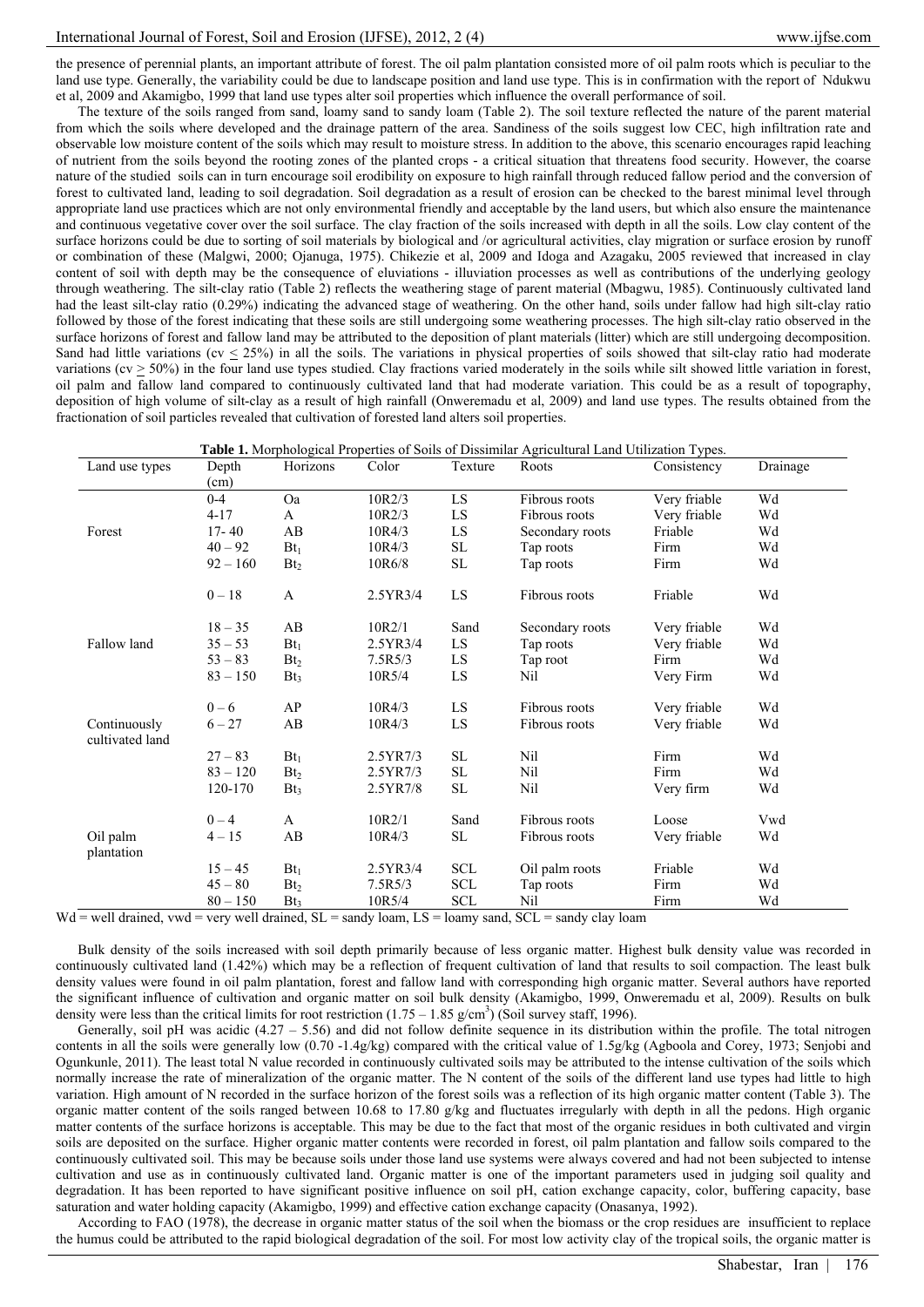the major exchange site for the basic nutrient cations in the soil. In view of this, steps should be taken to increase the organic matter content of the soil, so as to improve soil quality and reduce soil degradation. This can be achieved through appropriate land use type and use of organic residues to conserve, maintain favorable soil temperature and encourage biological activities of soil organisms. The available P was higher in forest, fallow and continuously cultivated soils compared to the soil of oil palm plantation. Soil of the fallow, forest and continuously cultivated land had P values higher than the critical value (15 mg/kg) as reviewed by (Enwezor et al, 1990) for soils of southeastern Nigeria. The average P content of the soils showed little variation in all the land use types (Table 3) with Cv values of 2.19, 4.97, 14.86 and 41.7% respectively.

|                 | Table 2. Physical Properties of Soils of Dissimilar Agricultural Land Utilization Types. |                        |        |        |        |                      |               |          |            |
|-----------------|------------------------------------------------------------------------------------------|------------------------|--------|--------|--------|----------------------|---------------|----------|------------|
| Land use types  | Dept                                                                                     | Horizon                | Sand   | Silt   | Clay   | <b>BD</b>            | $\frac{0}{0}$ | Moisture | <b>SCR</b> |
|                 | (cm)                                                                                     |                        | (g/kg) | (g/kg) | (g/kg) | (g/cm <sup>3</sup> ) | Total         | $(\%)$   |            |
|                 |                                                                                          |                        |        |        |        |                      | Porosity      |          |            |
|                 | $0 - 4$                                                                                  | Oa                     | 858.00 | 94.00  | 48.00  | $1.20\,$             | 54.70         | 5.00     | 2.00       |
|                 | $4 - 17$                                                                                 | A                      | 858.00 | 64.00  | 78.00  | 1.30                 | 50.90         | 5.00     | 0.82       |
| Forest          | $17 - 40$                                                                                | AB                     | 818.00 | 74.00  | 108.00 | 1.40                 | 47.10         | 5.00     | 0.69       |
|                 | 40-92                                                                                    | B <sub>t1</sub>        | 778.00 | 54.00  | 168.00 | 1.40                 | 47.10         | 6.00     | 0.32       |
|                 | 92-150                                                                                   | B <sub>t2</sub>        | 758.00 | 64.00  | 188.00 | 1.40                 | 47.10         | 5.00     | 0.34       |
|                 |                                                                                          | Mean                   | 814.00 | 68.00  | 118.00 | 1.34                 | 49.38         | 5.80     | 0.83       |
|                 |                                                                                          | $Cv$ (%)               | 5.60   | 24.61  | 50.14  | 6.67                 | 6.88          | 8.60     | 82.79      |
|                 | $0 - 18$                                                                                 | A                      | 878.00 | 64.00  | 48.00  | 1.20                 | 54.70         | 9.00     | 1.33       |
|                 |                                                                                          |                        |        |        |        |                      |               |          |            |
| Fallow land     | 18-35                                                                                    | AB                     | 898.00 | 54.00  | 48.00  | 1.30                 | 50.90         | 7.00     | 1.13       |
|                 | $35 - 53$                                                                                | Bt1                    | 855.00 | 94.00  | 48.00  | 1.40                 | 47.10         | 7.00     | 2.00       |
|                 | 53-83                                                                                    | B <sub>t2</sub>        | 835.00 | 64.00  | 98.00  | 1.40                 | 47.10         | 9.00     | 0.65       |
|                 | 83-120                                                                                   | Bt3                    | 818.00 | 54.00  | 128.00 | 1.40                 | 47.10         | 6.00     | 0.42       |
|                 |                                                                                          | Mean                   | 858.00 | 66.00  | 75.40  | 1.34                 | 49.38         | 7.60     | 1.11       |
|                 |                                                                                          | Cv( %)                 | 3.70   | 24.89  | 47.96  | 6.68                 | 6.88          | 6.51     | 55.69      |
| Continuously    | $0-6$                                                                                    | AP                     | 858.00 | 54.00  | 88.00  | 1.20                 | 54.70         | 6.00     | 0.61       |
| cultivated land |                                                                                          |                        |        |        |        |                      |               |          |            |
|                 | $6 - 27$                                                                                 | AB                     | 858.00 | 34.00  | 108.00 | 1.40                 | 47.40         | 7.00     | 0.32       |
|                 | 27-83                                                                                    | Bt1                    | 778.00 | 34.00  | 188.00 | 1.50                 | 43.40         | 8.00     | 0.18       |
|                 | 83-120                                                                                   | B <sub>t2</sub>        | 778.00 | 24.00  | 198.00 | 1.50                 | 43.40         | 7.00     | 0.12       |
|                 | 120-170                                                                                  | B <sub>t</sub> 3       | 758.00 | 44.00  | 198.00 | 1.50                 | 43.40         | 8.00     | 0.22       |
|                 |                                                                                          | Mean                   | 806.00 | 38.00  | 156.00 | 1.42                 | 50.76         | 7.20     | 0.29       |
|                 |                                                                                          | $Cv$ (%)               | 5.97   | 30.00  | 34.34  | 9.18                 | 10.24         | 11.62    | 66.59      |
| Oil palm        | $0 - 4$                                                                                  | AP                     | 892.40 | 50.00  | 57.60  | 1.20                 | 54.72         | 3.31     | 0.87       |
| plantation      |                                                                                          |                        |        |        |        |                      |               |          |            |
|                 | $4 - 15$                                                                                 | $\mathbf{A}\mathbf{B}$ | 752.40 | 50.00  | 197.60 | 1.22                 | 53.96         | 5.87     | 0.25       |
|                 | 15-45                                                                                    | Bt1                    | 752.40 | 30.00  | 217.60 | 1.30                 | 50.94         | 5.13     | 0.13       |
|                 | 45-80                                                                                    | B <sub>t2</sub>        | 752.40 | 30.00  | 217.60 | 1.30                 | 50.94         | 5.12     | 0.13       |
|                 | 80-150                                                                                   | Bt3                    | 742.40 | 30.00  | 227.60 | 1.33                 | 49.81         | 5.09     | 0.13       |
|                 |                                                                                          | Mean                   | 778.40 | 38.00  | 183.60 | 1.27                 | 52.07         | 4.90     | 0.30       |
|                 |                                                                                          | Cv(%)                  | 8.20   | 28.83  | 38.82  | 4.45                 | 4.10          | 18.60    | 50.12      |

Cv = Coefficient of variation, cv  $\leq 25\%$  = low variation, cv  $\geq 25 \leq 50\%$  = moderate variation, cv  $\geq 50 \leq 100\%$  = high variation. BD = Bulk density, SCR = Silt-clay ratio.

Exchangeable sodium percent (ESP) which identifies the degree to which the exchange complex is saturated with Na was very low ranging between 1.60 to 4.27%. Low ESP obtained from the study may be a consequent of the acidic conditions of the soils and high rainfall intensity. As rain water percolates, it dissolves and leaches away Na cations which may accumulate in ground water, implying that the amount of sodium in ground water may be proportional to the amount of soluble Na cations leached out of top and sub-soils. This is consistent with the report of Dupriez and Deleener (1992) that rain water falling on the surface of a field causes soils to hardly be associated with any saltiness. ESP levels of 15% is associated with pH values of 8.5 and above. Al-saturation of the soils is directly related to the acidity of the soils. Al (aluminum) toxicity is recognized as one of the dominant chemical constraints affecting plant growth in acid soils. Meriga et al (2003) stated that among phytotoxic species, Al<sup>+3</sup> is the most potent and inhibits root growth and uptake of nutrients, which ultimately reduce crop yield. The CEC of the soil was dominated by  $Ca^{2+}$  and  $Mg^{2+}$  and ranged between 3.13 to 5.98 cmol/kg. Except the soils of oil palm plantation, soils of the forest, fallow and continuously cultivated lands had Ca and Mg values above the critical levels of 2.00 and 1.2 cmol/kg respectively. However, the cation exchange capacity of the soils were generally low indicating the inability of the soils to retain nutrient and water. This may be attributed to the parent material and coarse nature of the soils. In view of this, steps should be taken to boost the organic matter contents of the soils through appropriate management practices to ensure optimum soil productivity. The continuous cultivation of forest and fallow land is associated with reduced organic matter content of the topsoil (Ross, 1993; Singh and Singh, 1996) and subsequent decline in productivity (Singh and Singh, 1996). Such changes in soil properties expose the soil to soil erosion, a major causative agent for soil degradation. **Conclusion**

Continuous cultivation of land led to changes in soil properties. The decline of these soil qualities is attributed to intensive cultivation of crops, use of inorganic fertilizers, poor water and soil conservation measures employed by farmers. Another imperative factor contributing to this change is lack of agricultural extension information on soil fertility management by majority of farmers. Land management practices such as conservation tillage and agro-forestry practices that boost soil quality should be up-scaled to cover wider area to promote sustainability of soil productivity. Farming without adequate soil conservation measures should be discouraged.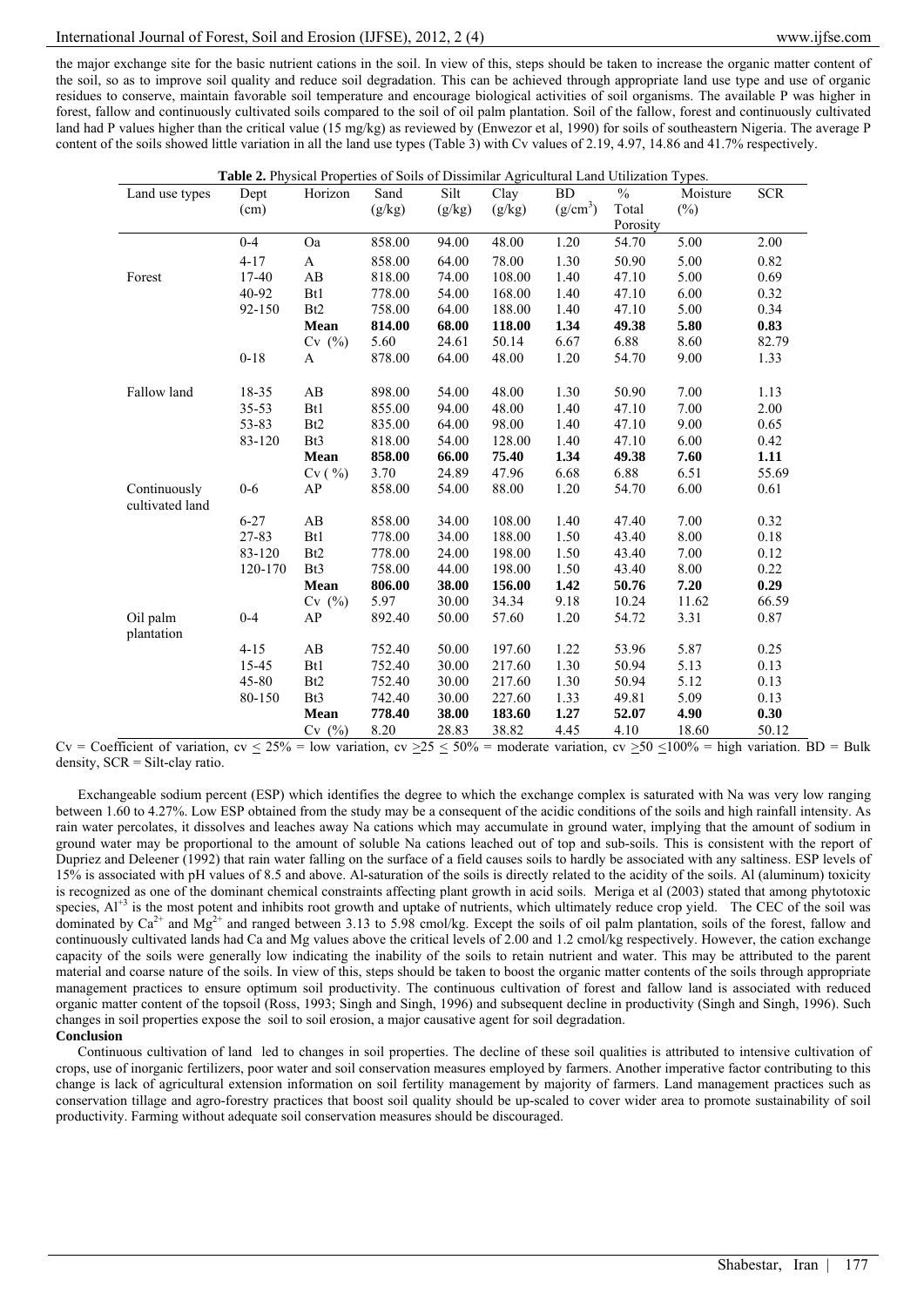| Land use            | Forest                                                                       |                  |                           |                                    |                |                     | Fallow Land      |                                                     |                                                                                                                                                                                                                                                                                                               |                         |                | Continuously<br>Cultivated<br>Land |                     |                                      |                                |       |                 | Oil palm         | Plantation |                        |                 |                                                |       |        |
|---------------------|------------------------------------------------------------------------------|------------------|---------------------------|------------------------------------|----------------|---------------------|------------------|-----------------------------------------------------|---------------------------------------------------------------------------------------------------------------------------------------------------------------------------------------------------------------------------------------------------------------------------------------------------------------|-------------------------|----------------|------------------------------------|---------------------|--------------------------------------|--------------------------------|-------|-----------------|------------------|------------|------------------------|-----------------|------------------------------------------------|-------|--------|
| Horizon Depth       | O <sub>a</sub><br>∢                                                          | AB               | $\mathbf{B} \mathbf{t}_1$ | $\mathbf{B} t_2$                   | Mean           | CV (%)              | $\blacktriangle$ | $\mathbf{A}\mathbf{B}$<br>$\mathbf{B} \mathbf{t}_1$ | $\mathbf{B} t_2$                                                                                                                                                                                                                                                                                              | Mean<br>Bt <sub>3</sub> | CV (%)         | $\mathbb{A}\mathbb{P}$             | AB                  | $\mathrm{Bf}_2$<br>$\mathbf{B}t_{1}$ | $\mathrm{B}\mathrm{t}_3$       | Mean  | CV (%)          | $\mathcal{A}$    | AB         | $\mathbf{B}\mathbf{t}$ | $\mathrm{B}t_2$ | $\mathrm{Bt}_3$                                | Mean  | CV (%) |
|                     | $4-17$<br>$0-4$                                                              | 17-40            | 40-92                     | 92-150                             |                |                     | $0 - 18$         | $18-35$<br>35-53                                    | 53-83                                                                                                                                                                                                                                                                                                         | 83-120                  |                | $0 - 6$                            | $6 - 27$            | 83-120<br>27-83                      | 120-<br>170                    |       |                 | $0-4$            | $4 - 15$   | 15-45                  | 45-80           | 80-120                                         |       |        |
| Ę                   | 4.35<br>4.78                                                                 | 4.20             | 4.20                      | 4.80                               | 4.27           | 15.25               | 4.17             | 6.03<br>4.45                                        | 5.30                                                                                                                                                                                                                                                                                                          | 4.99<br>5.02            | 14.65          | 5.50                               | 5.13                | 4.46<br>4.67                         | 4.40                           | 5.03  | 6.58            | 5.93             | 5.58       | 5.52                   | 5.54            | 5.53                                           | 5.56  | 0.81   |
| (mg/kg)<br>AvP      | 20.00<br>26.8                                                                | 16.10            | 20.00                     | 17.80                              | 20.14          | 2.19                | 18.10            | 16.10<br>$17.80\,$                                  | 17.10                                                                                                                                                                                                                                                                                                         | 17.50<br>17.32          | 4.97           | 27.70                              | 17.10               | 15.90<br>17.50                       | 20.40                          | 19.72 | 41.77           | 11.20            | 9.99       | 9.01                   | 8.35            | $7.72$<br>9.25                                 |       | 14.86  |
| (g/kg)<br><b>MO</b> | 15.70<br>40.30                                                               | 14.30            |                           | $7.40$<br>$1.40$                   | 15.82<br>93.80 |                     | 18.80            | 26.00                                               | 10.30                                                                                                                                                                                                                                                                                                         | 11.70<br>16.50          | 38.05          | 1950                               | $\frac{7.80}{7.80}$ | 6.60                                 | 11.70                          | 10.68 | 51.45           | 1950             | 19.00      | 18.30                  | 16.30           | 16.00                                          | 17.80 | 8.91   |
| ී                   | $4.80$<br>$4.80$<br>$4.80$<br>$4.80$<br>$4.80$<br>$4.12$<br>$4.12$<br>$5.12$ |                  |                           |                                    |                |                     |                  |                                                     | $0.0884840$<br>$0.0840440$<br>$0.79$                                                                                                                                                                                                                                                                          |                         |                | 2.40                               |                     |                                      | $5.20$<br>$4.00$<br>$4.00$     |       | $3.76$<br>27.74 | 2.03             |            |                        |                 | $3.10$<br>$3.10$<br>$0.10$<br>$1.68$           |       | 2.56   |
| $\overline{Mg}$     | 2.40                                                                         | $1.60$<br>$2.00$ |                           |                                    |                | $\frac{1885}{1752}$ | 2.00             | 2.40                                                | 2.00                                                                                                                                                                                                                                                                                                          | 2.40<br>2.32            | 14.4<br>$\sim$ | 2.00                               | <b>60</b>           | 1.20                                 | $2.80$<br>$2.00$               | 1.92  | 29.8            | 2.03             | 2.07       | 2.10                   | 0.03            | 0.03                                           | 1.25  | 8.51   |
|                     | $0.27$<br>0.06<br>0.10                                                       |                  |                           | $\frac{12}{0.38}$<br>0.13<br>64.36 |                |                     |                  |                                                     | 0.1011<br>0.1011<br>0.0011                                                                                                                                                                                                                                                                                    |                         | 0.12.5         | 0.08                               | 0.10                | 0.11                                 | 0.10                           | 0.10  | 11.18           | 0.10             | 0.16       | 0.16                   | 0.22            | 0.23                                           | 0.17  | 31.13  |
| $\overline{z}_a$    | $0.16$<br>0.09                                                               |                  |                           |                                    |                |                     |                  |                                                     | $\begin{array}{c} 0.11 \\ 0.07 \\ 0.13 \\ 0.06 \\ 0.08 \\ 0.09 \\ 0.33 \end{array}$                                                                                                                                                                                                                           |                         |                | 0.10                               |                     | 0.19<br>0.19<br>0.17                 | 0.06                           | 0.12  | 51.71           | 0.02             | 0.03       | 0.03                   | 0.04            | 0.04                                           | 0.03  | 28.8   |
| cmol/k<br>CEC       | $7.56$<br>$4.58$                                                             |                  |                           | $\frac{4.64}{4.21}$                | 5.12           |                     |                  |                                                     | 2815<br>2015<br>2015<br>2015<br>2015                                                                                                                                                                                                                                                                          |                         |                | 4.59                               |                     |                                      | 4.98<br>5.48<br>5.36           |       | 5.50<br>23.50   | 4.18             |            | 5.39                   |                 | $0.41$<br>$0.40$                               | 3.13  | 29.23  |
| 눕                   | 0.12                                                                         | $0.24$<br>$0.32$ |                           | $0.64$<br>$0.54$<br>$0.53$         |                |                     |                  |                                                     |                                                                                                                                                                                                                                                                                                               |                         |                | Trace                              | 0.16                | 0.88                                 | 0.64                           |       | $0.43$<br>76.19 | 0.08             | 0.12       | 0.16                   | 0.20            | 0.18                                           | 0.15  | 32.15  |
| $AI^{+3}$           | $0.5138857$<br>$-1.58857$<br>$-1.59$                                         |                  |                           |                                    |                |                     |                  |                                                     | 28839852                                                                                                                                                                                                                                                                                                      |                         |                | 0.56                               |                     |                                      | $0.334$<br>$0.324$             |       | $0.62$<br>55.80 | 0.03             |            |                        |                 | aaaaa<br>03388                                 |       | 15.10  |
| EA                  | $2.56$<br>$1.56$<br>$1.28$<br>$1.28$<br>$1.98$                               |                  |                           |                                    |                |                     |                  |                                                     | $1.7854$<br>$1.7974$<br>$1.732$<br>$1.732$                                                                                                                                                                                                                                                                    |                         |                | 0.56                               |                     |                                      | $\frac{136}{1.30}$             |       | 1.06<br>34.55   | $\overline{0}$ . |            |                        |                 | 0.37<br>0.37<br>0.37<br>0.36                   |       | 44.68  |
| ECE<br>C            | 5.333378<br>5.333378                                                         |                  |                           |                                    |                |                     |                  |                                                     | 7.56<br>7.956<br>8.68<br>16.15                                                                                                                                                                                                                                                                                |                         |                | 5.15                               |                     |                                      | 6.11<br>6.84<br>6.40           |       | 6.56            | 4.29             |            |                        |                 | 5.76385                                        |       | 34.1   |
| ESP<br>(%)          | 2.1985<br>1985<br>2.378<br>2.3040                                            |                  |                           |                                    |                |                     |                  |                                                     | $\begin{array}{c} 1.88 \\ 1.13 \\ 1.34 \\ 2.17 \\ 0.97 \\ 1.60 \\ 1.24 \\ 1.32 \\ 1.34 \\ 1.32 \\ 1.33 \\ 1.34 \\ 1.35 \\ 1.36 \\ 1.37 \\ 1.38 \\ 1.38 \\ 1.38 \\ 1.38 \\ 1.38 \\ 1.38 \\ 1.38 \\ 1.38 \\ 1.38 \\ 1.38 \\ 1.38 \\ 1.38 \\ 1.38 \\ 1.38 \\ 1.38 \\ 1.38 \\ 1.38 \\ 1.38 \\ 1.38 \\ 1.38 \\ 1.$ |                         |                | 2.18                               |                     | $2.47$<br>$2.40$                     | 1.12                           | 2.23  | 37.88           | 0.48             | 0.57       | 0.56                   | 9.76            | 10.00                                          | 4.27  | 19.87  |
| Al sat<br>(96)      | 9.89<br>23.93<br>25.36<br>25.37<br>25.37<br>26.07                            |                  |                           |                                    |                |                     |                  |                                                     | 211223848<br>22224<br>2234524                                                                                                                                                                                                                                                                                 |                         |                | 10.87                              |                     |                                      | 10.48<br>17.54<br>5.87<br>6.25 | 9.80  | 53.34           | 0.70             |            | 3.74                   |                 | 34.40<br>34.s09<br>15.31                       |       | 113.15 |
| BS<br>$\sqrt{6}$    | 78.00<br>72.00<br>74.00<br>75.6<br>73.32                                     |                  |                           |                                    |                |                     |                  |                                                     | 75.00<br>77.00<br>81.00<br>77.60<br>2.82                                                                                                                                                                                                                                                                      |                         |                | 89.00                              | 81.00               | 80.00                                | 85.00<br>83.00                 | 83.60 | 9.41            | 97.43            |            |                        |                 | 94.13<br>93.56<br>44.49<br>74.93               |       | 7.47   |
| $(2\sqrt{5})$<br>E  | 1968<br>0.3846<br>0.10<br>56.51                                              |                  |                           |                                    |                |                     |                  |                                                     | $1.48$<br>$1.43$<br>$0.33$<br>$0.12$<br>$1.12$<br>20.71                                                                                                                                                                                                                                                       |                         |                | 112                                | $0.42$<br>0.78      |                                      | $0.54$<br>$0.70$               |       | 0.70            | 1.40             |            |                        |                 | $1.40$<br>$1.30$<br>$1.30$<br>$1.40$<br>$1.50$ |       |        |

#### **References**

Agboola, A.A. and Corey, R.B (1973). The relationship between soil pH, organic matter, available P, exchangeable K and nine elements in the maize tissue. Soil Sci. 115:367-375

Akamigbo, F.O.R., (1999). Influence of land use on soil properties of the humid tropical agro-ecology of Southeastern Nigeria. Niger Agric J. 30: 59-76. Aruleba, J.O (2004). Influence of cropping systems and land use types on land suitability and degradation in southeastern Nigeria. A Ph.D thesis in the department of agronomy, University of Ibadan. P 242.